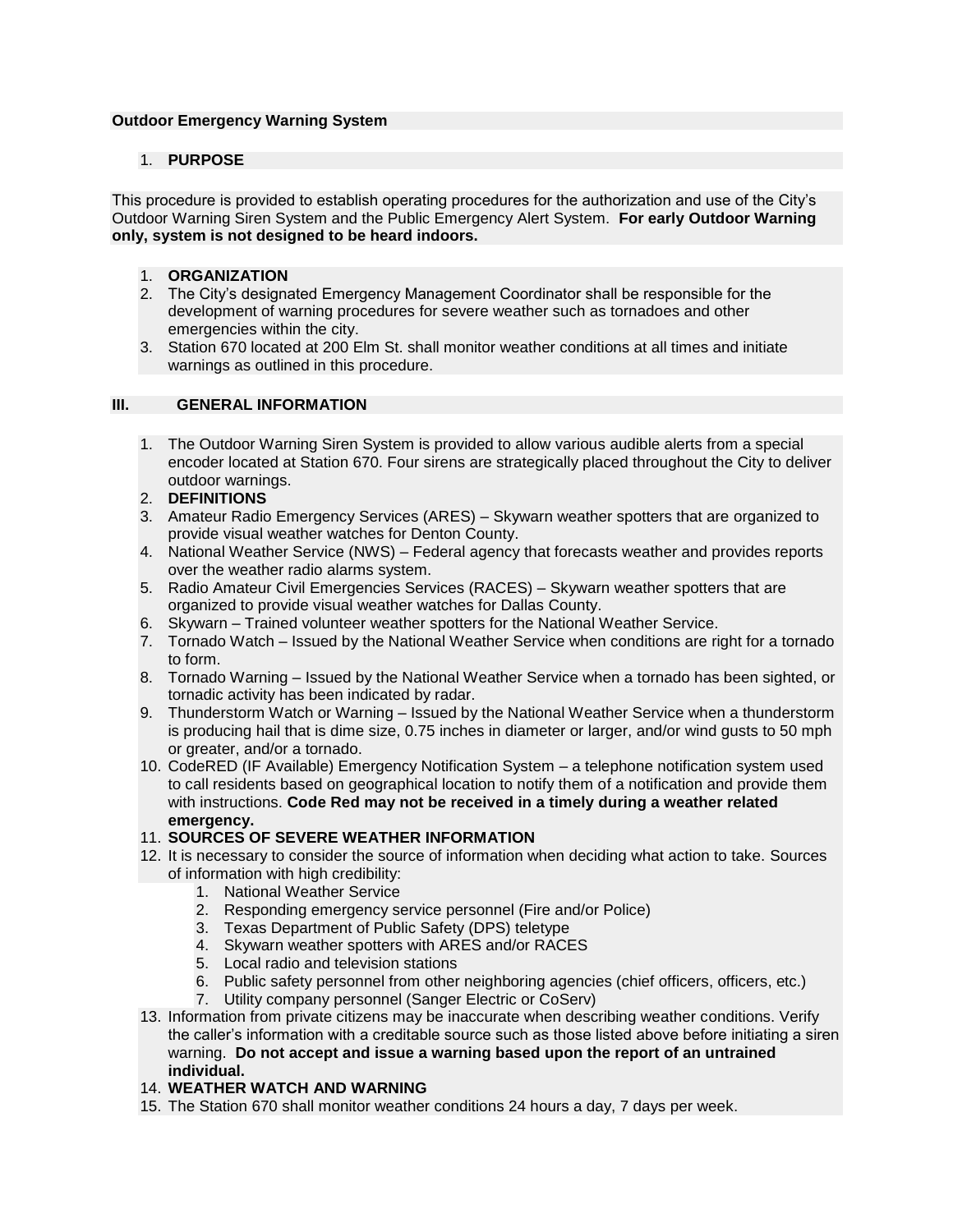- 16. When a **Severe Thunderstorm Watch** or **Warning** has been issued for Denton County, the Station 670 personnel shall:
	- 1. Page Fire Administration group ("CHIEF") with weather information.
	- 2. During 0630-2200 hours, notify all full time personnel via radio or text message with "Attention all FD personnel, a severe thunderstorm watch (or warning) has been issued for Denton County effective from Tuntil
- 17. When a **Tornado Watch** has been issued for Denton County, the Station 670 personnel shall:
	- 1. Page Fire Administration group ("CHIEF") with weather information.
		- 2. During 0630-2200 hours, notify all full time personnel via radio or text message with "Attention all FD personnel, a tornado watch has been issued for Denton County effective from until
- 18. When a **Tornado Warning** has been issued for Denton County, the Station 670 personnel shall:
	- 1. Page Fire Administration group ("CHIEF") with weather information
	- 2. Use the "ALL CALL" tone to alert all full time personnel via radio or text message "Attention all FD personnel, a tornado warning has been issued for Denton County effective from entil and Dossible tornado located at  $\overline{a}$

# **VII. ACTIVATING THE OUTDOOR WARNING SIREN SYSTEM AND THE PUBLIC EMERGENCY ALERT SYSTEM**

- 1. General Information-Outdoor Warning Siren System
	- 1. The City has 4 siren sites;
		- 1. Locations:
			- 1. Stephen Baker Field Parking area
			- 2. FM 455 @ Metz Wagon Master
			- 3. I-35 HWY @ McClain's RV Park
			- 4. Indian Lane @ City Water Tower
		- 2. The sirens have three tones for warning the public (Tornado, Fire, and Attack). The warning tones starts at a low pitch and rises to a steady high pitch tone. Once activated, the sirens are programmed to sound for three minutes and should be repeated as needed.
		- 3. The siren controllers are located at Station 670.
- 1. Outdoor Warning Activation
	- 1. Authority to activate the outdoor warning system lies with the Emergency Management Coordinator, City Manager, or Chief Officer. Station 670 will initiate the siren activation if necessary based on the criteria listed below. **Coordination between the Station 670 and Fire Department personnel is required when the sirens are activated.**
	- 2. Activate the outdoor warning sirens when:
		- 1. The National Weather Service issues a Tornado Warning for Denton County that **MAY**impact the City of Sanger; and/or
		- 2. Tornadic activity has been reported by a reliable source in Denton County or approaching Denton County, that **MAY** impact the City of Sanger; and/or
		- 3. May be operated during destructive winds or large damaging hail
		- 4. Hazardous Chemical Emergency
		- 5. Other emergencies, as deemed necessary by the Emergency Management Coordinator, Chief Officer, and City Manager's Office or other authorized personnel.
	- 3. Notification of the outdoor warning system activation shall be made as soon as possible to the "All-Call" list within the CodeRED (IF Available) Emergency Notification System if the system is activated for any other reason than monthly testing. This notification shall articulate the reason for activation, identify the area at risk, and note any actions being taken in response to the emergency (i.e. shelter recommendations, evacuation, etc.).